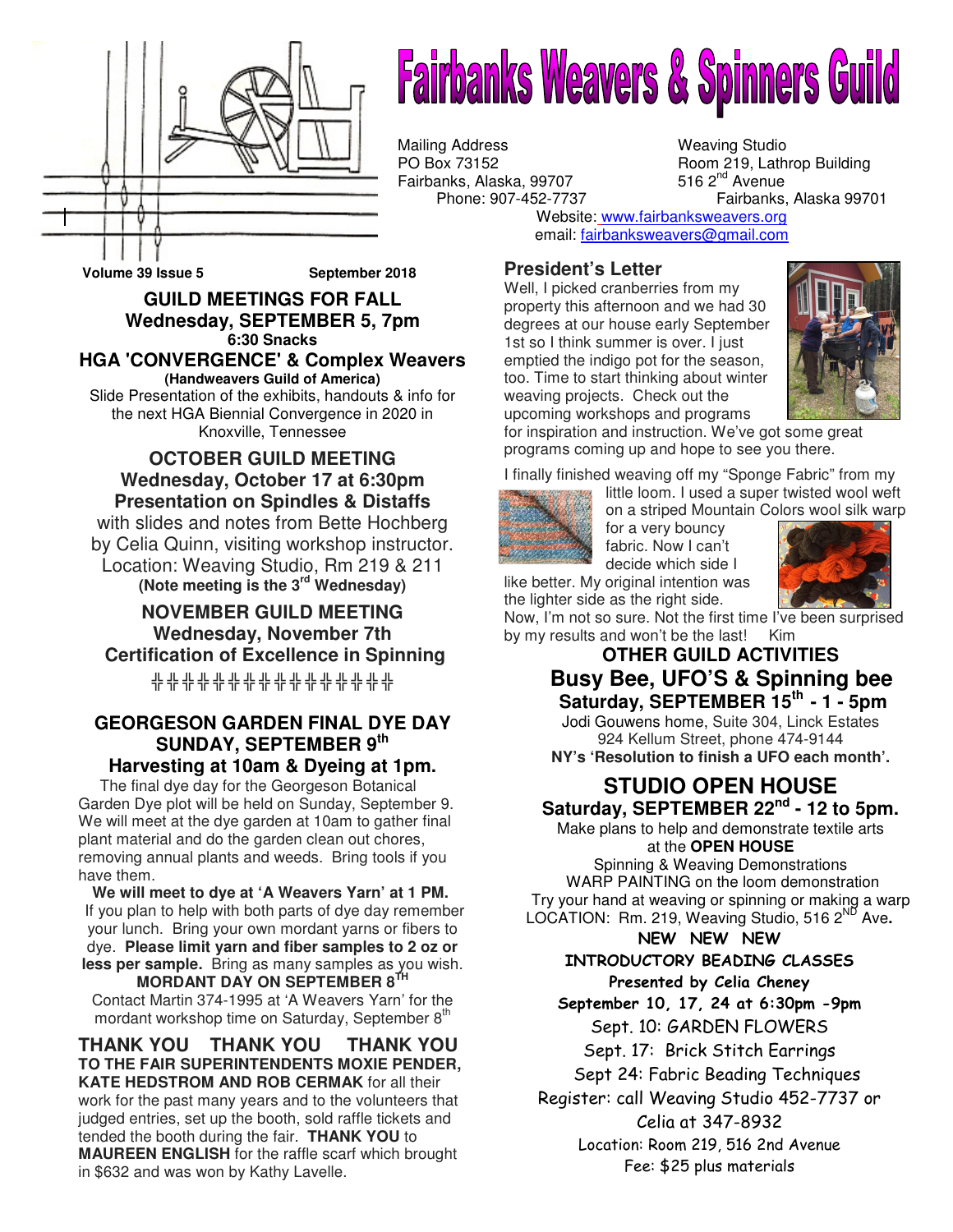#### **2018 Fair winners:**

**Jr. Grand Champion: Logan Mendez Adult Grand Champion: Maureen English Junior class champs:**

 **class FF Carly Pilon, felted guinea pig class HH Logan Mendez, batik hankerchief (JGC)** 

 **class II Logan Mendez, tie dyed scarf Adult class champs:** 

 **class A Claire Spann, green cowl** 

 **class B Claire Spann, lilac fabric** 

 **class C Claire Spann, zig-zag rug** 

 **class D Joshua Benally, NYO banner** 

 **class E Leone Hatch, falling water felted scarf** 

 **class F Mary Boyd, pictorial needle felting class I Maureen English, handspun shawl (GC)** 

 **class L Becky Hammond, handspun puppy** 

 **class M Becky Hammond, angora yarn** 

 **class N Moxie Pender, handspun alpaca** 

- **class O Moxie Pender, dyed alpaca collection**
- **class P Kate Hedstrom, dyed skein**

**People's choice:** 

 **Fiona Poole, marbled scarf (J) Barb Ebbesson, Norwegian monksbelt hanging** \*\*\*\*\*\*\*\*\*\*\*\*\*\*\*\*\*\*\*

## 6 WEEK DAYTIME WEAVING COURSE Begins any time YOU can find the time

DATES: Find the time & learn to weave Tues/Thurs.: 10am - 9pm Time is adjustable to fit your schedule. FEE: \$175 includes materials for two warps. To REGISTER: CALL 452-7737 Students make a colorful sampler warp with a variety of threading & treadle patterns; Design & weave an alpaca scarf using patterns from the sampler.

## 13 WEEK DAY/EVENING WEAVING Class

**DATES**: Find time & come & learn to weave TIME: Tues/Thurs. 10am to 9pm **Time: adjustable to fit your schedule.**<br>FFF: \$275 includes all materials

FEE: \$275 includes all materials..<br>REGISTER: CALL 457-4124 OF CALL 457-4124 OR 452-7737 Student will make a colorful sampler warp with a variety of threading & treadle patterns; also design & weave an alpaca scarf using patterns from the sampler. Time can be adjusted to fit your schedule. Includes Tapestry, cards or rigid heddle instruction..

#### :**ADVANCED WEAVING: WOVEN FABRIC DESIGN**:

Your choice of Twills, Laces, Blocks & Units, Rugs, Garment Fashion fabric, Surface Design & Double weave TIME: 10am to 9pm Tue/Thurs

FEE: \$275 paid for the long course or \$175 for the short course. Check website for topic descriptions.

#### **The Guild is now on Facebook: Check us out.**

**Saturday, OCTOBER 27 , 9 to 3pm RUG HOOKING WORKSHOP 'The Elements of Rug Hooking' with Kate Lamal**

Students will be provided with backing material, a pattern, wool strips and a hook, all of which will be

the student's to take home, and will learn the how to pull loops through the backing to create a

hooked mat. With the skills learned in this one day workshop, the student should be able to continue on their own to complete the project.

Materials needed: Students will be asked to bring a small scissors and a quilting type hoop that is used to stretch the

backing taut while hooking. Date of class: Oct. 27, Sat Hours for class: 9:00am to 3pm Fee: for the class: \$100.00 Fee includes with backing material, a pattern, wool strips and a hook. Students are asked to bring scissors and a quilting hoop. Maximum students: 16 but could accommodate a few more if there is interest. Minimum: 4 Call Weaving Studio 452-7737

**or call Kate 479-7544**  ♦♦♦♦♦♦♦♦♦♦♦♦♦♦♦



THE WORKSHOP UPDATE **Celia Quinn, visiting Spinning Instructor will present 2 workshops for the guild 'Spinning to Specification'** 

## **Monday & Tuesday October 15 & 16**

**(Note: Evening workshops, 5:30/6 to 9 pm)**

Interested spinners should contact the Guild by calling 452-7737 or emailing fairbanksweavers@gmail.com Workshop Fee: \$75.00 plus Fiber fee: paid by participants to the teacher Max participants: 20 Location: possibly at the Hartung Hall in Ester

#### **Saturday & Sunday October 20-21 2 day workshop on 'Color Blending' with Celia Quinn**

Workshop Fee: \$150 plus Fiber fee to be determined, but paid by participants Max Participants: 20 Location: Ester Fire State  **Interested spinners: contact the Weaving Studio by calling 452-7737 or email fairbanksweavers@gmail.com**